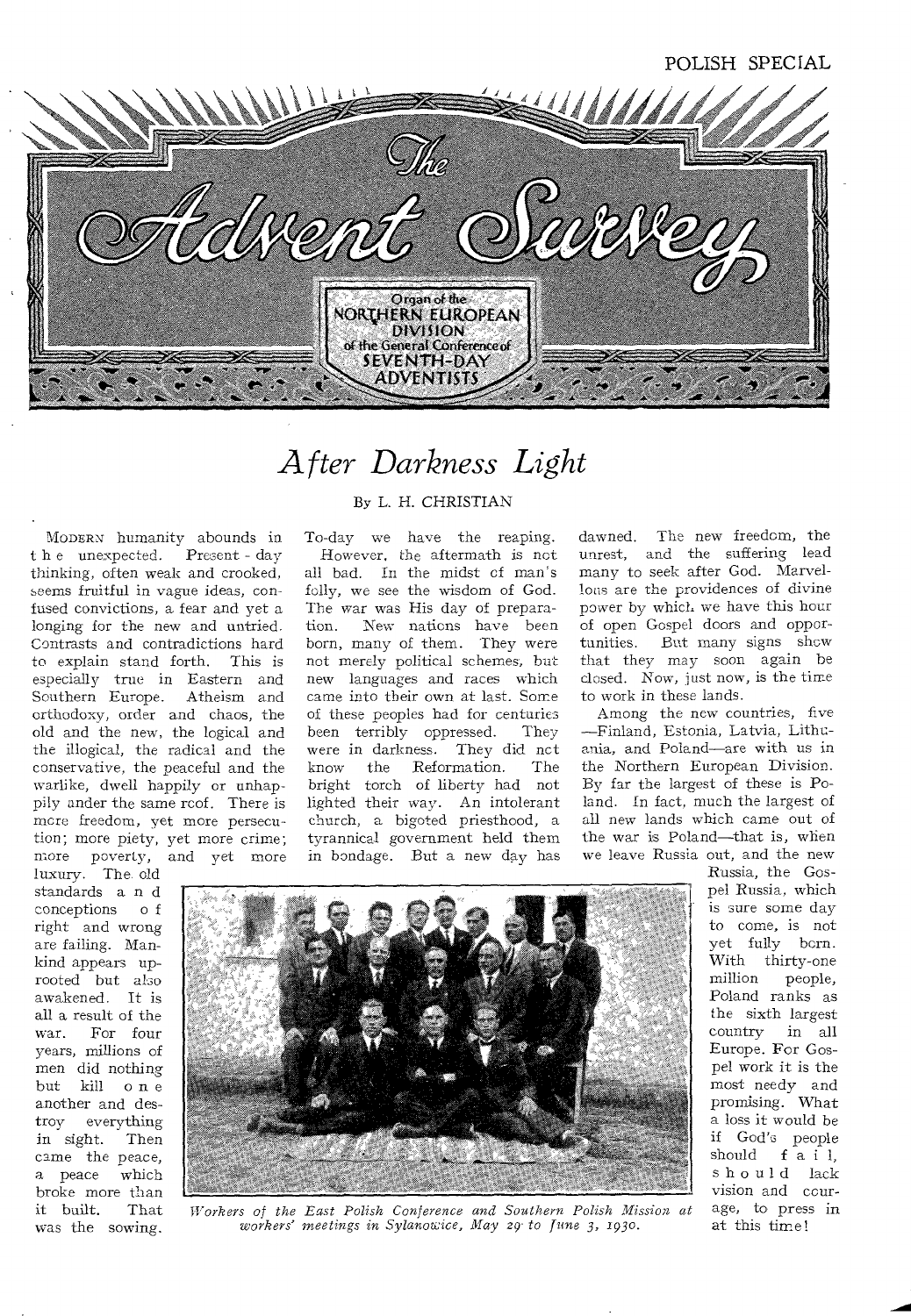

*Buys' dormitory of the Polish Mission School \_built by students, 1929-193o.* 

Poland is gradually becoming a well-regulated country with order and progress. Right after the world war, there were many dis-<br>turbances. First came the war First came the war with Russia in **192o when** Warsaw itself was in danger. Then the troubles **over** the boundary line in Upper **Silesia, and,** later, the revolution **about** Wilna unsettled things. **Other** hardships **followed. Times have** been close these **postwar years. It is no** small thing **to organize a new** government **for a people who have** previously **belonged to three** different nations with **as many** different systems **of jurisprudence.** But **Poland has great natural** resources and **a bright future.** One **cannot but be greatly pleased** with the advance **seen. It is, in fact,** wonderful how **the country has** taken hold of **things, and the** improvement already made.

The Polish people are intensely religious. This is true of all the nationalities that make up the population. The Jews are orthodox and devoted—so different from the unbelieving Jews of Western Europe and America. Warsaw has more Jews than any other city in Europe. The Ruthenians, many of whom belong to the old Uniat **party** of the Catholic Church, **take** a deep interest in things religious. The Russians of eastern and north-eastern Poland, of whom there are some six millions, present one of the best fields for Gospel work in all Europe. The Poles themselves, as Roman Catholics, are fanatically devoted to their church. The present Pope

was once the papal legate in Poland. Rome is mighty in the affairs of Poland, though atheism and socialism are making strong inroads **in certain** parts. The power of the priests is waning. In no country, perhaps, in the world is religion more discussed than in Poland.

There is in Poland a **deep** longing **for** education. This, **as** well as the religious **life,** makes the land one of **the best** fields for the Advent **movement.** Our work there **has made rapid** progress since the **war.** Aside from Rumania, there is no country **in** Europe where our **work has** grown as fast. We have **now a good** little training school and **are** beginning to **get** some promising workers. We **have our**  publishing work well under way, and our departmental activities, **too,** are organized with good **leaders.** Both union and local **conferences** and missions are well manned. But we have no medical work and almost no chapels. In **fact, the cause** in Poland is vet in **its infancy.** The abundant fruitage **seen from** the limited efforts **made gives** promise of a really large **harvest of souls.** 

**We have advanced in the face**  of **many hardships.** Just **a week**  ago **we** attended a conference **in southern** Poland. The meeting was large, united, and enthusiastic. This was especially true of the colporteur work. Yet the bookman of that field was in prison for his faith. Another brother had spent two years in prison because of the Sabbath, but he stood thetest. **Two** of our lay brethren, about **a year ago,** were accused of **having spoken against** the holy **pictures. They were** both sent to prison, one for **six** months and one for nine. A **sister** who had begun Harvest Ingathering work was arrested, as **are many** who go out with our **literature.** Yet our people **are** of good courage. They **are deeply spiritual** and faithful to the **Advent message.** But Poland greatly **needs a stronger** work. We should have **more** ordained ministers and **more** young men to enter the **ministry.** The amount of money voted Poland in our budget **is inadequate** properly **to** care **for the work.** Oar leaders and workers **and** members in Poland **must themselves** try for larger things. **New zeal,** larger plans, harder **work, and** deeper piety will bring **yet larger** results. The **needs** of Poland **are** a strong appeal to the Advent church **in** all lands.

## *The Polish Union Its Development*  By J. ISAAC

**-0- -O.- -4,** 

THE Polish Union Conference was organized in October, 1921. At that time it comprised the Posanian and Silesia-Galician Conferences and the Warsaw Mission. The membership was 1,065. It was about this time that the new Polish government started on its career and the Roman Church had come to its full power in this country. So from the beginning the Advent movement has had hard **struggles** against many difficulties.

The sale and distribution of our literature—with the exception of a few places for a limited time—has always been strictly forbidden. During the Harvest Ingathering Campaign last year, however, no less than 37,400 papers were sold at one Zloty (about 12 cents) a copy. For a small constituency to accomplish this in such a short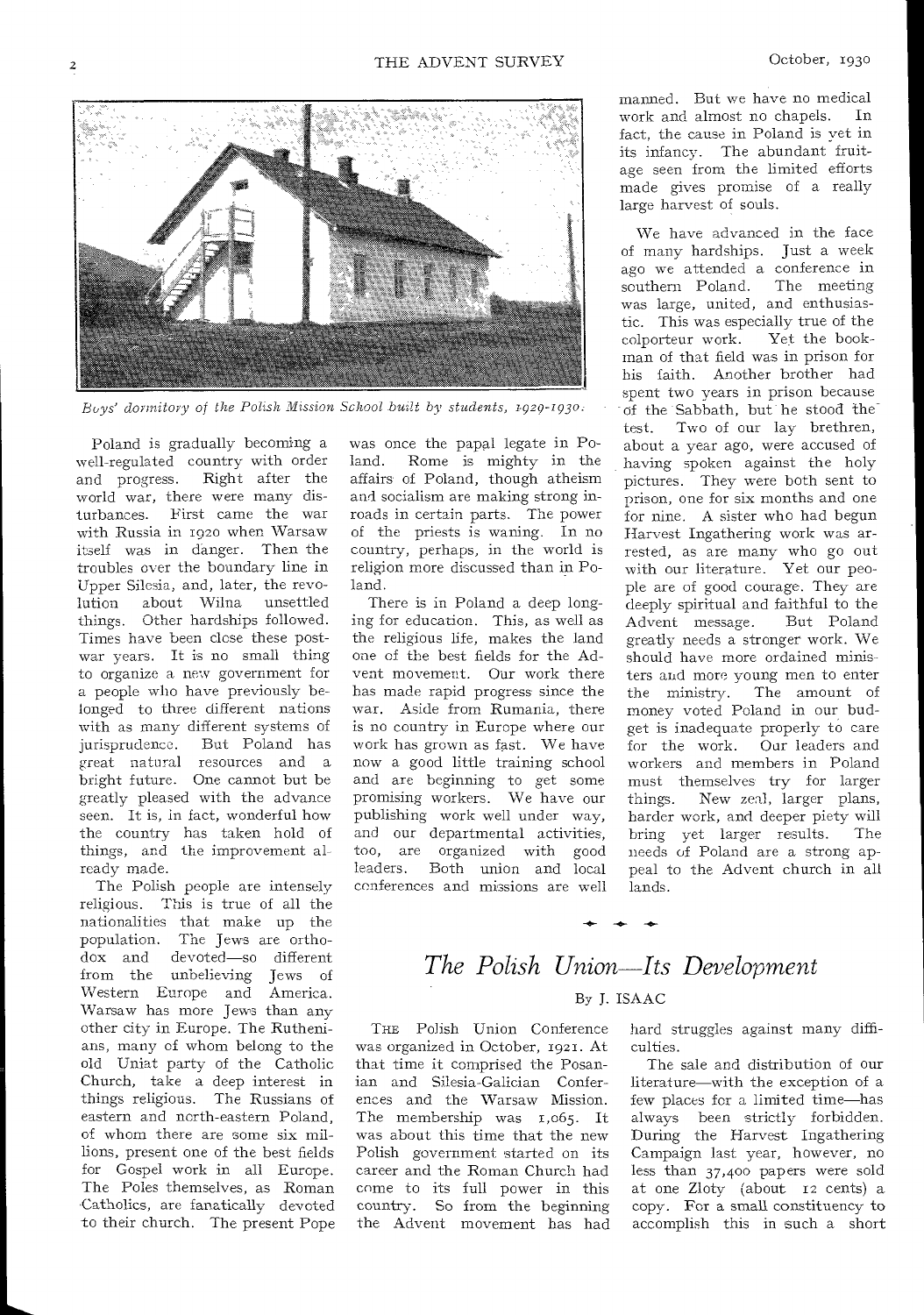time and under such conditions is no small achievement. The unrest since the war, and the strong opposition and persecution on the part of the State church, have been troubling our labourers and churchmembers also in their missionary activities. But in spite of it all the work has made continuous and steady progress in every line.

During the nine and a half years since the organization of this union the number of workers has increased from twenty-five to sixty-three and the number of colporteurs has averaged about fiftyfive. Through the united efforts of these little bands of workers, and the faithful co-operation of the churches, 2,404 people have been baptized. At the present time the Polish Union consists of four conferences and two missions and has a membership of 2,584. There has also been a financial increase each year. The year 1929 shows a gain of \$8,124 over the year before. This includes all departments of the work, each of which shows a gain.

Our great need is more workers. We have only 12o workers in all, fifty-three ministers and Bibleworkers, ten institutional and office workers, and fifty-seven colporteurs. It is indeed a small company among thirty millions of people. Another great need is more places of worship. Thus far we have only eight in the Polish Union. It is exceedingly difficult to secure meeting places for the many churches and companies for their Sabbath services. The law prohibits the holding of services or meetings in private houses, but our people have no other place in which to assemble. Far greater success would attend the work if we had chapels at least for the larger congregations. With \$1,000 neat chapel could be erected that would seat about zoo people. In the large cities it costs more, but our churches are mostly in the smaller towns and in the country.

 $+ +$ WE are coming into a crisis, which, more than any previous time since the world began, will demand the entire consecration of everyone that has named the name of Christ.

### The Polish Union Mission School

#### BY H. L. RUDY

THE Polish Union Mission School is situated in the southern part of the republic of Poland, in what was formerly known as Austrian Silesia. The school is about three kilometres from Bielitz, an important industrial city of about 40,- 000 inhabitants, around which is a group of smaller towns whose combined population aggregates about ioo,000. Textile manufacture is one of the chief occupations of the district. Nationally the population is largely German, and religiously it is largely evangelical. Taking all these facts into consideration, together with the beauty of the natural surroundings and the fertility of the soil, the Polish school is very favourably situated.

The school was located near Bielitz in the summer of the year 1927 in the second year of its existence. It was formerly in the city of Warsaw, where it operated one year under the most trying conditions, the classroom having been an auto-garage, and the students were scattered throughout various dwellings in that wicked city. It was indeed a great relief and joy when the present property was purchased and the school could move out amongst the beauties of nature in the quietude of the country, where our schools should be located.

When the site was purchased there was on it only one large dwelling-house. This was converted into the main building, and another small industrial building was erected near by. After adding more rooms to the original building, including a beautiful chapel, two offices, and a dining room, we began school in the fall of 1927 with teachers, students, and other employees all living under the same roof. The entire administration of the school was also carried on in the same building.

The European Division came to our aid at once and by the fall of the following year we had built a solid farm building, together with a dwelling for the farmer and his helpers. This enabled us to build up the farm and dairy, which are both developing nicely, the latter supplying much more than the needs of the school itself, in addition to providing work for the students. The housing situation was greatly relieved the year following—in 1929—when we erected a substantial building to serve<br>as the men's dormitory. This as the men's dormitory. building was erected solely by student labour and will be occupied when school begins this fall. We hope now to be able to house forty students. Besides these two large buildings we have made many other improvements, so that we now have a representative plant which affords possibilities for steady and substantial growth. The Polish school is truly thankful for the loyalty of our faithful members who have made the institution possible by giving liberally of

*Panoramic view of the main building showing mountains in background.*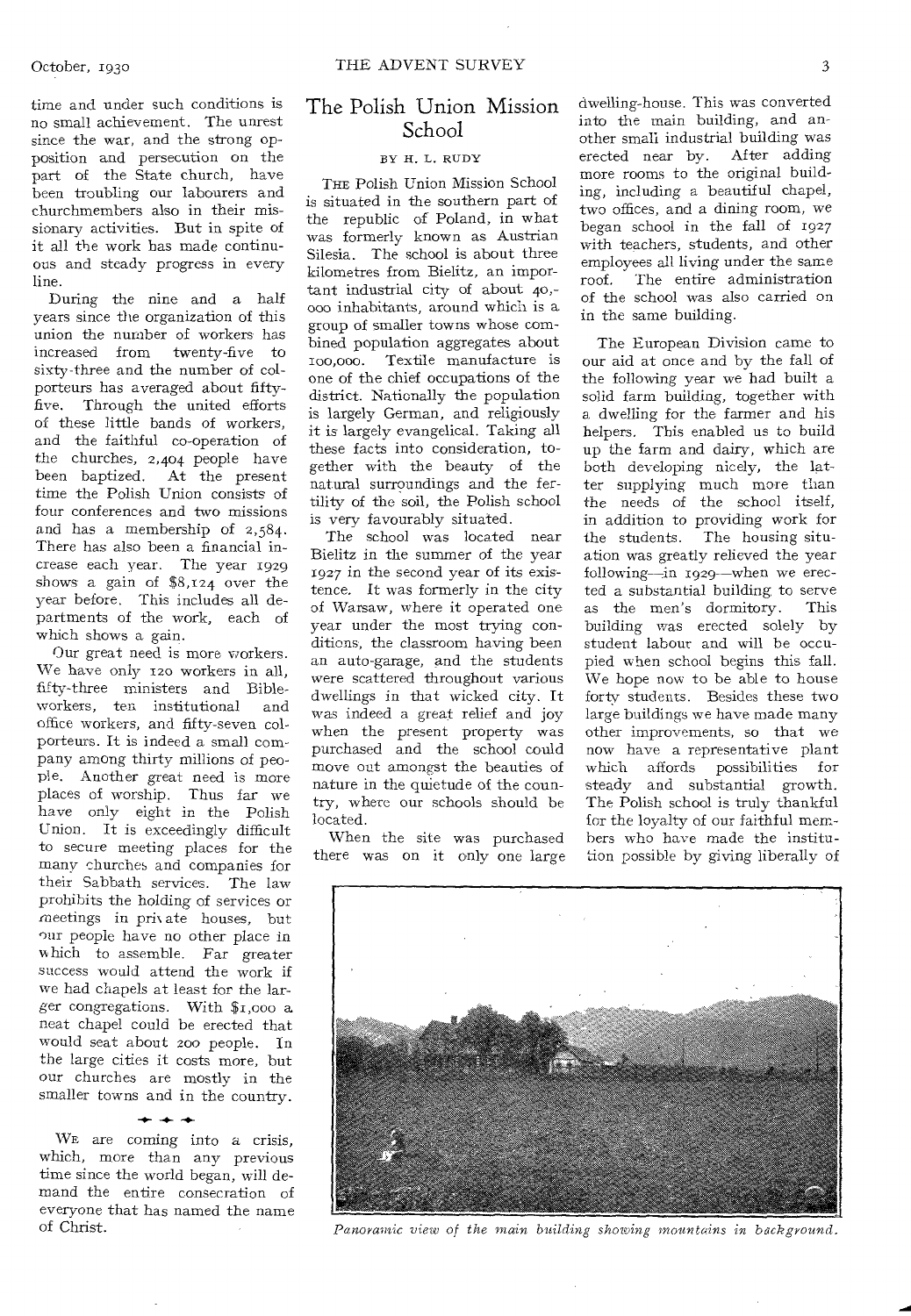

*Carpenter's shop of the Polish Mission School, built by students, 1929.* 

their means and supporting us by their earnest prayers.

We need say no more about the material development of the Polish school. We mention it first because it is impossible to have a school without buildings and equipment. The latter will necessarily need to continue in its development but the school itself, as the mystic inhabitant of the buildings, is the object of much greater interest. The idea of Christian education as we hold it is still in its infancy in Poland. When it is more fully realized in our churches and in the homes of our people, the entire picture of our educational work in this country will change. At present we have only raw material from which to draw students. But taking all together we find that they develop rapidly and give promise of good future workers for Poland. From year to year the student body improves intellectually and spiritually as the idea of true Christian education progresses in the homes and churches of our constituency. We hope that the time will soon come when we shall have church-schools where our children and young people may receive the proper elementary training, preparatory to work in our more advanced institutions.

One of our greatest problems is the number of languages. A small school, with a very limited teaching force, finds it extremely difficult to do justice to all the nationalities and languages represented in the central school of a country like Poland. Here we have Poles, Russians, Ukrainians, Germans, and Czechs coming from three distinct ssctions of the country which had been under the control of three different governments before the world war. Naturally with the various educational standards— Russian, German, and Austrian and the different languages still prevalent in the Polish republic, hich is made up largely of territory taken from the above-named countries, it follows that a school drawing its students from the combined population of Poland finds the national and language problem of primary importance. At present we instruct in two languages only—Polish and German. The demand for Russian is becoming very strong, however, and we are faced with the request to instruct in Russian this coming year, but due to a lack of teachers and sufficient students to warrant a new department we are unable to accede to this request.

Needless to say, we are operating this school upon the same educational principles as in all our other colleges. We make the Word of God our supreme guide, and stand foursquare upon the counsel given in the spirit of prophecy. The latter has made it possible for us to find our way amid conditions as they are in Roman Catholic Poland. In the face of prohibitive laws we have quietly and unassumingly worked along, and as our great Leader, the Lord Jesus, has blessed the small beginning, we are

confident that He will continue to lead and bless till the great work of saving lost souls and preparing them for the world to come is finished.

History of Our Publishing Work in Poland

#### BY FERDINAND DZIK

IT is recognized that one of the most effectual means of influencing the minds of the people is the printing press. With the advancing years this is becoming a more and more powerful factor in all<br>kinds of propaganda work. In kinds of propaganda work. Poland our publishing work is young, but we realize that it has a very large task to accomplish. Until the year 1909 the only books we had were *Steps to Christ* and *His Glorious Appearing.* were published by the Hamburg House, but in the Polish-Masovian language, which was spoken only by the Masovians in East Prussia.

In the year 1909, at an annual meeting held in Friedensau, Germany, it was voted to publish a Polish paper under the title *Znaki Czazu (Signs of the Times).* Sister Lusky, who was a native-born Pole from Warsaw, edited the first In 1910 the writer was called from the school in Friedensau to devote his time to literary work in the Polish language. *Znaki Czazu* then began to be published regularly. In addition, the Sabbath-school Lessons and *Watchmen of Zion* appeared each quarter. In the space of two years it was the privilege of the writer to translate and have printed and published the following books : *Steps to Christ, Christ Our Saviour, Ministry of Angels, Thoughts from the Mount of Blessing, The Mystery Unfolded, His Glorious Appearing,* a hymnal, and many pamphlets and tracts from eight to forty-eight pages.

In 1912 the writer was called to military service and the work of translation fell upon Brother Kazimier Hering, who carried it until 1914 when the war broke out. From then until 1921, in spite of the war, Brother Wilhelm Unuka proceeded further with this work. In this year began another epoch in our literature work. The pub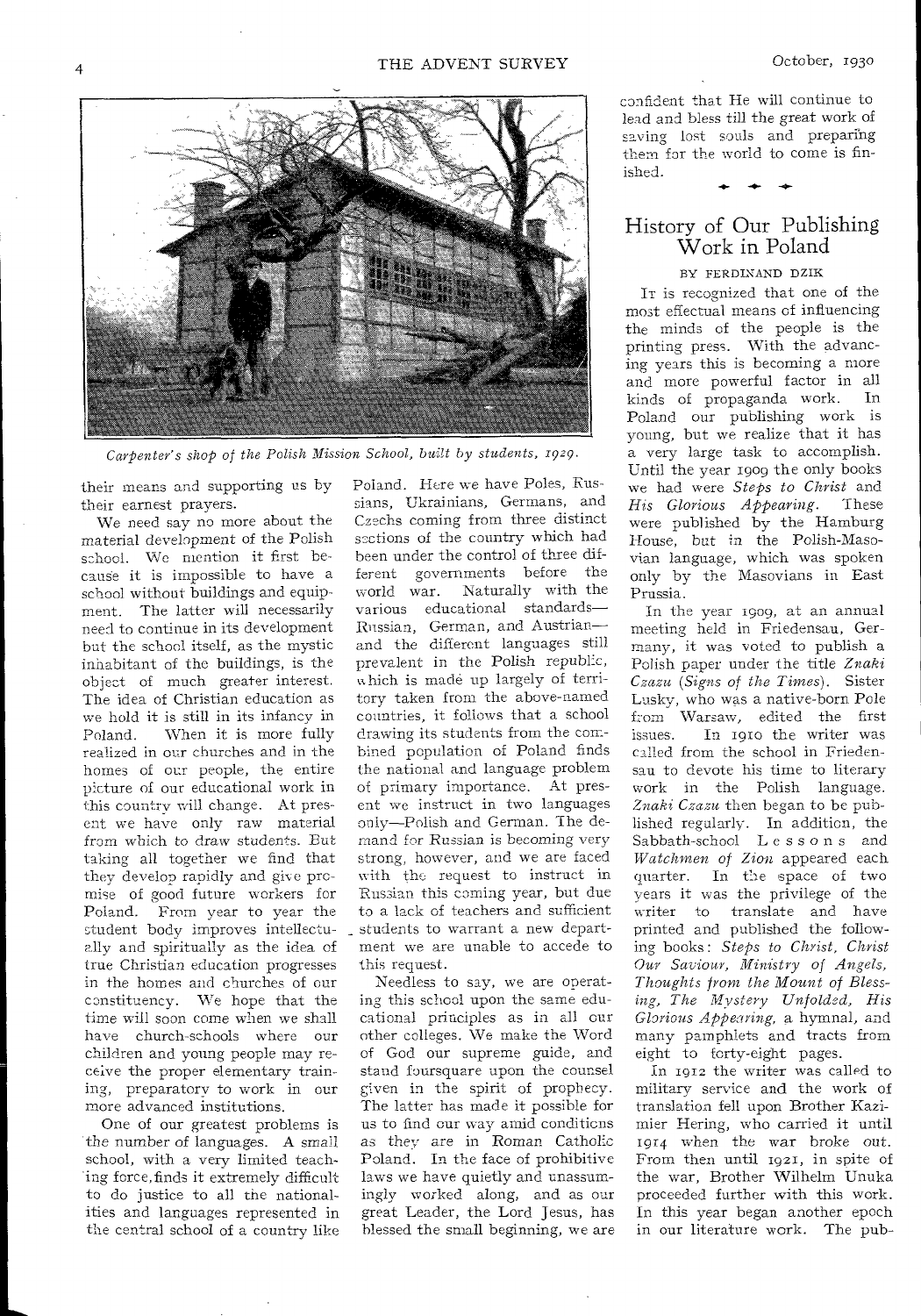lishing work was transferred to Bydgoszcz, under the care of Brot h e r Aleksander Geisler, who worked faithfully for three years. For the sake of experiment the name of the paper *Znaki Czazu*  was changed twice, but the titles chosen did not meet the mind of the Polish people and we reverted to the original name. In 1924 Brother Th. Will was given the translation work. Volume I of *Testimonies, Our Day in the Light of Prophecy,* and a health book were published.

Finally; after seventeen years of labour in other branches of the<br>work, the writer was called the writer was anew to the translation work. That was last year. The books published before the war were almost all sold and new literature for the churches and for the colporteurs had to be prepared. Now our publishing, house is busy getting out new books and a new hymnal with music. The paper is printed every two months with an edition of r6,occ. In addition to this we are publishing a church paper, Sabbath-school Lessons, *Morning Watch Calendar,* etc.

One great obstacle for us is the<br>censor. Everything must go Everything must go through his hands so we have to be very careful if we want to avoid fines, the confiscation of the whole edition, and the imprisonment of the editor. We must not write of Rome as Babylon or mention the Papacy, but all the same this is done in figurative language and the Lord helps us, through His grace, to reach the honest hearts.

Our reading circle is very interesting in that it consists of all classes of people. Even Catholic churchmen are among our subscribers who would like to turn our literature against us, but the angel of the Lord accompanies our papers and the colporteurs. We rejoice in the Lord and are thankful to be able to help His great work of soul saving through the press. Our aim is to bring better papers and books before the people.

In closing we would request those who read these lines to help us in this work, perhaps by sending articles for our papers, but above all by praying for us, that we may finish the work of the Lord in spite of difficulties.

## *Workers' Meeting and Conference in East Poland*

### By H. L. RUDY

WE regretted very much that cur leading brethren had to be away at the General Conference when this year's first annual conference in Poland convened, yet we trust that the dear Lord Who leads and directs His wonderful work by His Holy Spirit made up for the lack of more experienced counsel and leadership. Preceding the session of the East Polish Conference was a joint workers' meeting in Sylanowice composed of the workers of the East Polish Conference, together with those of the South Polish Mission.

This workers' meeting proved a great blessing to all who were present. We were together for six days and the Lord gave us wonderful weather as well as His Holy Spirit, so that we could very effectively consider many local problems concerning the work, and also get the people together for large public meetings every evening. The neighbouring churches were well represented on Sabbath and Sunday, and many others came who were interested in the truth. Fourteen candidates appeared for baptism at the close of the meeting. On June 3rd the workers' meeting closed and we proceeded to Pozarki where the East Polish Conference had its session from June 5th to 8th.

The conference workers, together with the visiting brethren from the Division and Union Conferences came with renewed courage to meet with us and minister to a large gathering of faithful believers assembled for the annual conference. We were glad to have with us from the Northern European Division Elder G. A. Lindsay, who took special interest in the work of the Sabbath-school and the young people. From the Polish Union were present, Brethren Will, Czembor, and the writer. It was an inspiration to find so many young people present at such a meeting. We look to them for our future strong members and workers. On the Sabbath there were between 350 and 400 people present and all of them together with a nice group

of baptismal candidates reconsecrated their lives and strength to the Lord.

Brother Luedtke, the president of the East Polish Conference, rendered a favourable report of the work done in his field during the past year. The said conference having been divided at the beginning of the current calendar year, the report had to be more or less segregated into the 'constituent parts of what is now the East Polish Conference and the South Polish Mission. Nevertheless the net increase in the membership of the conference as it is at present was about fifty. Brother S. Demczuk, superintendent of the South Polish Mission, who was also present at the conference and gave special evangelistic help, stated that the prospects for a large harvest of souls in his field were promising. We regretted very much to find that the brethren in East Poland were not able to render a report of the Big Week. The financial crisis that generally prevails throughout Poland is especially felt in East Poland. However, we found that the members were full of courage and zeal for the Harvest Ingathering work which is soon to begin.

In general we found a very willing people assembled that readily responded to the needs of the message. We could get new recruits for the colporteur work and many new students for oar mission school. The *Russian* people in the Polish Republic are hungry for the truth of God. We need more trained workers and more means to build up our work among that people. East Poland is indeed a mission field where many good honest souls are waiting for the light of this message. We hope and pray that the coming year will bring greater results in soul-saving and funds for the support of the Gospel than have been possible up to the present.

"RELIGION is not a possession to keep, but a blessing to share, a light to diffuse, a life to communicate."

**-4- -4- -4-**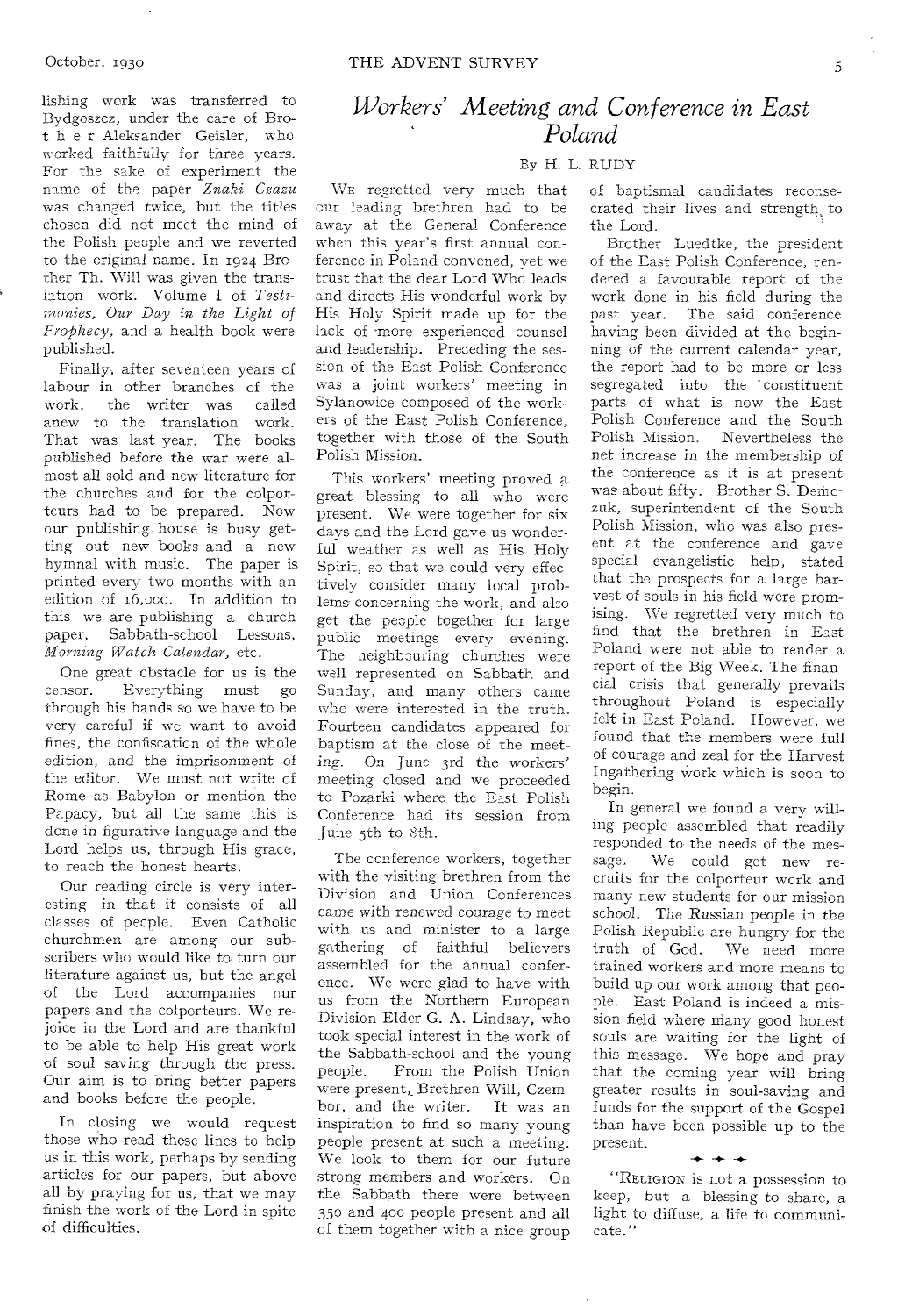## *Spiritual Darkness in Poland*  **By M. WASIDLOW**

CHRISTIANITY came to Poland through Rome during the reign of the first Polish prince known in history, Miesko I, in the year 965 A.D. From this time on it was the priests who for the most part acted as secretaries and counsellors to the king and princes, for only they could read and write. Almost all the religious and scientific literature came from the neighbouring countries, Bohemia, and Germany, where Catholicism had been accepted somewhat earlier and had taken strong root. Thus Poland grew to be a very powerful Catholic-Christian state. In the thirteenth century Poland destroyed the hordes of Tartars and suppressed the Turks. Almost every war was led in the name of the faith. and of the fatherland. So it is not to be wondered at that the Polish people, under the influence and leadership of Catholic rulers, and with the continuous anxiety of wars, were for centuries innocu**lated** with this religion. And today, **in** spite of science and culture, **to the majority** Pole and Catholic **mean one and** the same. In other **words, whatever** is Catholic is good and **right!** 

**The task we Adventists** have before **us is a great** and difficult one. Here **we stand,** just a few people in the **midst of** thirty millions who are in **darkness and** in the path of **error. To these we** must bring the knowledge of redemption and lead them in the **way** of **truth.** 

The pioneer work towards this great objective is accomplished by our colperteurs. They take from our publishing house literature in five languages — Polish, German, Russian, Ukrainian, and Czechish and distribute this in the villages and towns. This is to them a pleasant but, in our land, a very difficult work. As already mentioned above, the priests everywhere urge their members to buy no literature that is brought to their doors, even though it be offered to them by religious people. But in spite of this warning there are those who take our books gladly. Another great obstacle to the canvassing work is the illiteracy in the former Russian territory. The

writer himself, when canvassing, has met with such replies as the following : "We would willingly buy a book or a paper but unfortunately we cannot read." Our colporteurs often come into villages where only the magistrates and priests can read. Such a sorry condition the lands of western Europe have not known for centuries.

In spite of this darkness, however, there are occasions when the wonderful message which our pioneers have left with the people in printed form has brought forth a rich fruitage. One of the colporteurs made two visits to a certain village in Wolhynia and in a short time a church was established with twenty members. Even now believers of every denomination, especially the Catholics, are agitated because of our success, and warn their followers against our workers. Nevertheless the **Lord**  goes before His messengers and opens the doors and the hearts of the people. We believe that He has many honest souls in Poland who must learn the third angel's message through our literature. With God's help we want to find these pearls for Christ's kingdom and to work as long as the days of religious freedom exist.

## **By** G. A. LINDSAY *The Sabbath-School Work in Poland*

 $+ + +$ 

*Every churchmember a Sabbath-school member is* one of the **great goals of the** Sabbath-school. But inasmuch as our children, interested neighbours, and friends, **can become** Sabbath-school members, **we have set** our membership goal for **the** Sabbath-school at 12o per **cent of the** church membership. **The only** Union in the home fields **that has** reached this goal, and gone **well beyond it,** is the Polish. Practically every churchmember in that field attends Sabbathschool. And friends and interested ones **are** steadily increasing. We **rejoice** with the brethren who are **leading** the work in that field because of the excellent growth in both the Sabbath-school and church membership. In comparing the Polish report for the second quarter of 193o with that of a year **ago, we find** an increase of twenty-six per cent in the Sabbath-school, and eight and a half per cent in the church membership. These are by far the largest increases recorded by the home unions. The Baltic Union, however, comes a close second in the matter of church membership, with an increase of seven per cent.

While the Sabbath-school offerings in Poland register an increase of only five per cent, it is well to remember that the financial depression which prevails in many

countries in Europe, is also very acute in large areas of that field. The **faithfulness on** the part of our Polish believers is proved by the fact that that Union is the only one where the Sabbath-school offerings reach the goal of twentyfive per **cent** of the tithe.

In the purposes of God, our Sabbath-schools **should not only** be *soul-keeping,* **but** *soul-winning* instrumentalities for **Christ. Our schools** in Poland are very, eager to measure up to this high standard also. It is therefore not uncommon for them to **set a** goal in the matter **of baptisms** for the year, and **they work** very diligently towards realizing their goal. One of the schools that we had the privilege of visiting reached its goal of five souls last year. They have now raised the goal by too per cent and **will** without doubt reach it.

The faithfulness of our Sabbathschool members in that field is further illustrated by the following :

One of our sisters in Brcezc, Poland, has been an Adventist for about three years. Her husband is not a believer. Every Sabbath afternoon, together with her two children, she gathers a class of boys and girls for Sabbath-school. The children like **it** very much, and have told their day teacher<br>about it. Although this day-Although this dayschool teacher is a Roman Catholic,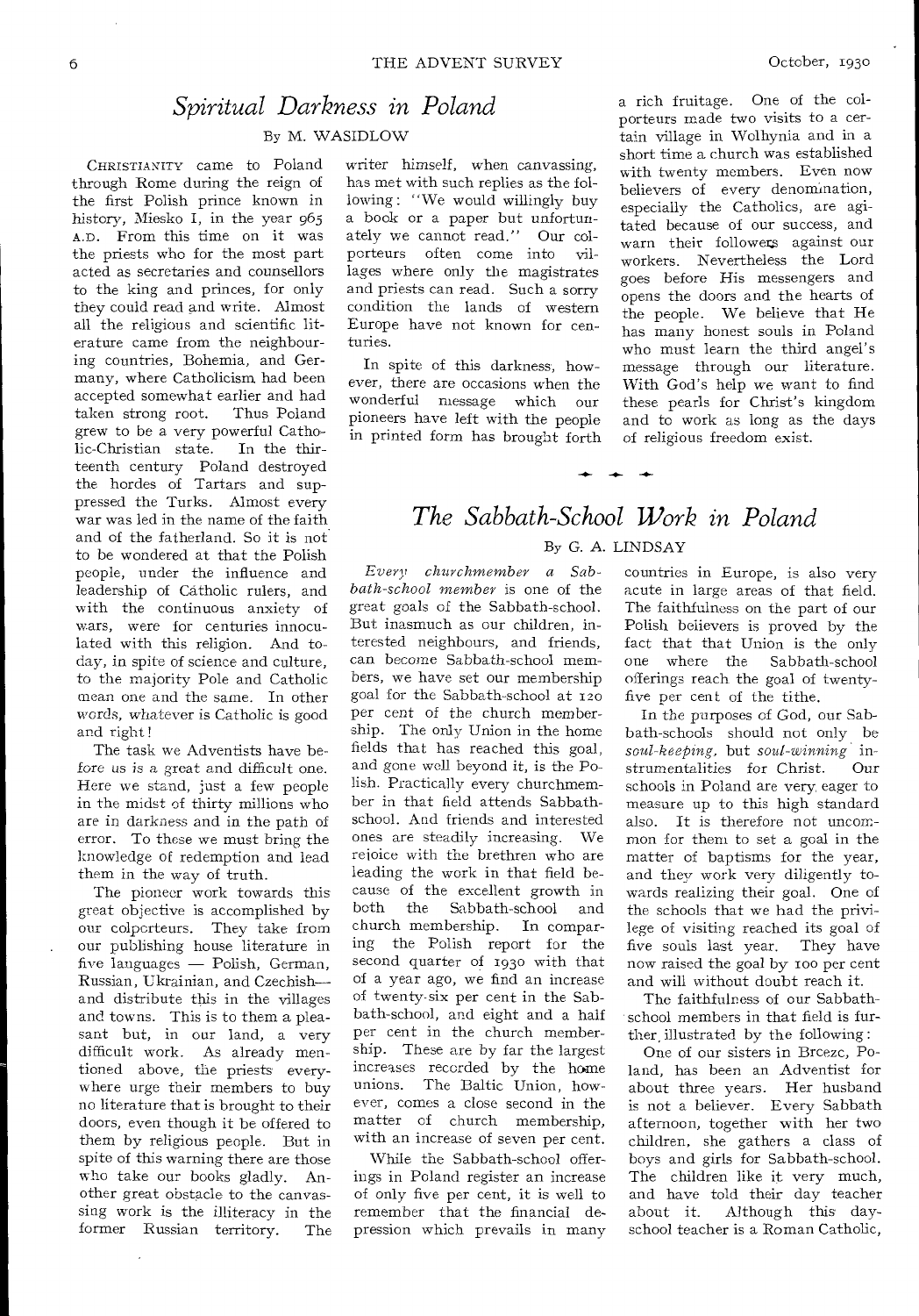

*Missionaries who have left for Africa recently. Left to right: Mr. and Mrs. A. Vine, Mr. and Mrs. F. Edwards,*  Mr. *and Mrs. S. Beardsell.* 

she visited our sister and wanted to learn something about her interesting school. Before leaving, she asked if oar sister would permit her to use our lesson pamphlets and the books, *Steps to Christ* and *Christ Our Saviour,* as

THE advancing work in our mission fields makes it necessary to send out a constant stream of new recruits to answer the many urgent calls that keep pressing in upon us. *A* large and important responsibility rests upon our training institutions in the homeland to prepare the necessary workers for both the home fields and also the fields ,cross the seas.

The demand for efficient workers is growing stronger each year. The de'velopment of the native believers in Africa and the changed conditions in the home fields make it imperative that our young people be well trained for the work of God. We are glad that our schools are doing such good work, but we must do everything possible to strengthen this important phase of our denominational activity, so that young *men* and women may come from our educational institutions fully equipped for the great *tasks* to which God calls them.

We are glad also that our youth are responding to the call from the "regions beyond," and we pray for God's choicest blessing upon them as they *go* forth to carry the everlasting Gospel to the millions wno sit in darkness and the shadow of death. During the past few weeks three missionary couples have set sail for the great continent of Africa. Brother and Sister

helps in her school for the hours devoted to religious teaching.

We know that the hand of God is ever leading His work forward. We believe that still greater things will yet be recorded from that field.

## *Off to the Mission Fields*  By W. E. READ

Vine have gone to join the ranks of our workers in the Nigerian Union Mission; Brother and Sister Edwards connect with our educational work in the Gold Coast; and Brother and Sister Beardsell go to Pare in the East African Union to supervise the large and growing interests which have developed in our training school work in that part of Africa.

May God bless these young people with health and strength for the tasks that await them and also make them a real blessing to the *young* men and women of Africa. May He enable our missionaries to lead the African youth into a close and intimate fellowship with Jesus, the great Friend of sinners.

RIIDYARD KIPLING wrote :

Oh East is East, and West is West,

 $\rightarrow$   $\rightarrow$   $\rightarrow$ 

And never the twain shall meet, Till earth and sky stand presently At God's great judgment seat.

A MISSIONARY replied :

- But Christ is Christ and rest is rest,
- And love, true love, must greet; In East and West hearts crave for rest,
- And so the twain shall meet— The East still East, the West still West,
	- At Christ's nail-piercéd feet.
	- *—The Sunday-School Times.*

### At Rest

AFTER three weeks of intense suffering our brother and fellowsuffering our brother and fellow-<br>worker, HELMUT UNDRITZ fell<br>asleep on Sabbath, May 31st. on Sabbath, May Brother Undritz was born in Baku, in the Caucasus, on December r8th, 1905. He gave his heart to the Lord in his fifteenth year and was baptized. Later he attended our mis-sionary school in Suschenhof, near Riga, and it was his privilege to be a member of the first graduation class there. In 1927 he entered the evangelistic work and was a faithful labourer until the time of his death. During the last eight months of his labours he worked in the Memel District in Lithuania where the German language is used. In the short period of his sojourn there he learned to love the land and the people and through his congenial personality and sincere Christianity he drew many friends to<br>him. His influence as a preacher him. His influence as a preacher was such that he held the interest of the public through his lectures and from the beginning his meetings were well attended. After four and a half months of labour in Russ, where no previous work had been done, he was able to organize a Sabbath-school of from thirty to forty members. This group stood true after his death, although they were without a preacher or churchmembers. During the last three weeks of his life, although suffering much, his burden and prayers were for the unfinished work, and for the souls so dear to him and whom he must leave behind. He rests from his labours but his works follow him. He has been used to bring many souls to the Lord.

M. GNADJIN.

### The Aduent Survey

#### Organ of

The Northern European Division of the General Conference of S. D. A.

Editor: Ella M. Eastcott Published monthly on the 25th day of the month. Price 2;6 per annum. Sub-scriptions to be sent to your local Pub-lishing House.